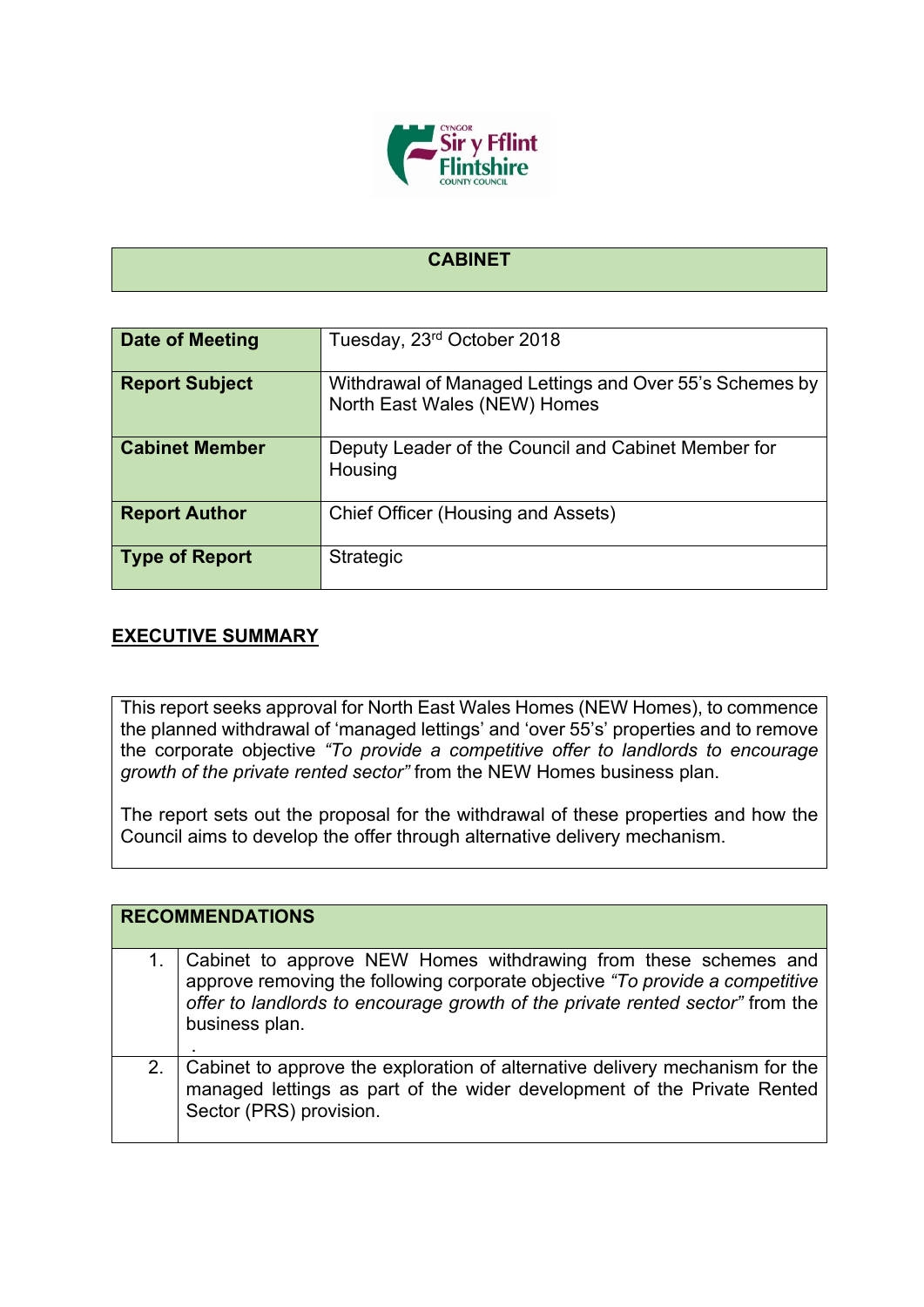## **REPORT DETAILS**

| 1.00 | <b>BACKGROUND</b>                                                                                                                                                                                                                                                                                                                                                                                                                                                                                                                                                                                                                                                                                                                                                                                                                                                                                                                                                                                                                            |
|------|----------------------------------------------------------------------------------------------------------------------------------------------------------------------------------------------------------------------------------------------------------------------------------------------------------------------------------------------------------------------------------------------------------------------------------------------------------------------------------------------------------------------------------------------------------------------------------------------------------------------------------------------------------------------------------------------------------------------------------------------------------------------------------------------------------------------------------------------------------------------------------------------------------------------------------------------------------------------------------------------------------------------------------------------|
| 1.01 | North East Wales Homes (NEW Homes), was established in 2014, and is a<br>Housing company based in Flintshire and owned by Flintshire County<br>Council. NEW Homes owns, leases and manages properties across<br>Flintshire. The aim, as set out in the business plan, is to increase the quantity<br>and quality of affordable housing to those in housing need, and providing a<br>professional service to landlords as one of the means of supplying additional<br>capacity. NEW Homes offers tenants' quality, affordable homes in the<br>private sector and a sustainable managed tenancy, as well as offering a<br>range of services for landlords and the individual package will be dependent<br>on the property and the requirements of the landlord.<br>The Company currently has 124 properties, of which 25 are managed on<br>behalf of private landlords.                                                                                                                                                                        |
|      | <b>Considerations</b>                                                                                                                                                                                                                                                                                                                                                                                                                                                                                                                                                                                                                                                                                                                                                                                                                                                                                                                                                                                                                        |
| 1.02 | At the NEW Homes Board meeting on the 10 <sup>th</sup> September 2018, the board<br>agreed that NEW Homes would not continue with the Managed Lettings and<br>Over 55's schemes, and work with the Council to find an alternative delivery<br>mechanism.<br>The main challenges associated with both of the schemes for the company<br>are detailed below:<br>The management service for landlords involves NEW Homes managing<br>٠<br>properties for landlords. The challenge for this scheme is that properties<br>are not let at market prices so the rental income is lower. In order to be<br>competitive and attract landlords, the management fee must be lower<br>than high street agents. Therefore, the council is taking a lower %<br>management fee from a lower rent income and is unable to maximize<br>fees and charges to either tenant or landlord. This makes available<br>much needed affordable and well managed properties in the County, but<br>presents considerable challenges financially. The introduction of Rent |
|      | Smart Wales by the Welsh Government, whilst welcome to raise<br>standards in the sector, has served to further reduce the number of new<br>landlords wishing to work with NEW Homes. NEW Homes has consulted<br>with local lettings agents in Flintshire who have also experienced a<br>reduction in the number of landlords on their books. Currently NEW<br>Homes has 25 Managed Lettings.                                                                                                                                                                                                                                                                                                                                                                                                                                                                                                                                                                                                                                                 |
|      | Since April 2017, the way in which landlords are required to declare their<br>rental income has started to change, and by April 2020 landlords will not<br>be able to deduct all mortgage expenses from rental income to reduce<br>their tax bill. In addition, the buy-to-let market has been impacted by the<br>introduction of stamp duty in 2016, for new purchases with a 3%<br>surcharge, making outlays for new investors considerably more<br>expensive.                                                                                                                                                                                                                                                                                                                                                                                                                                                                                                                                                                             |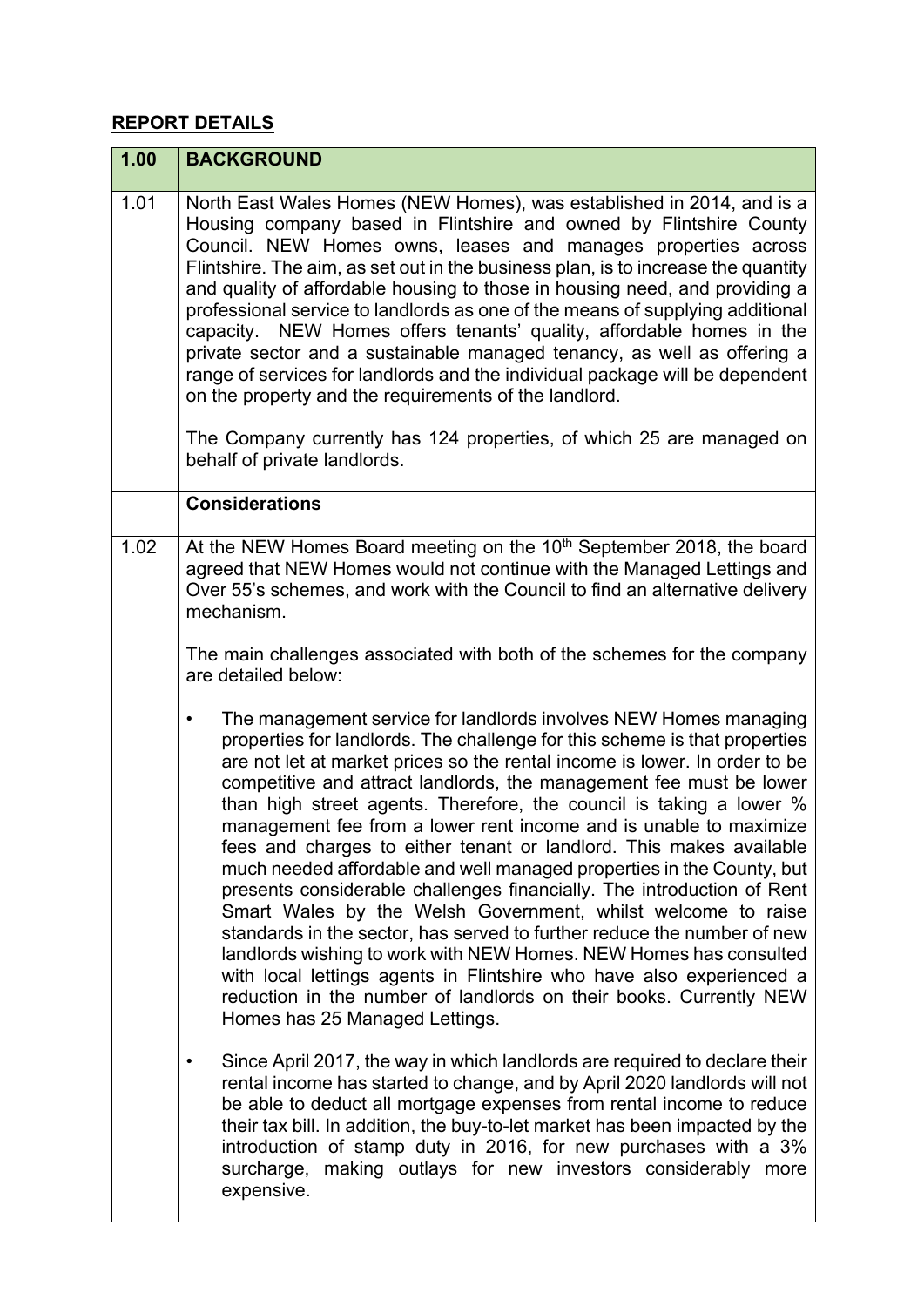|      | The Over 55 Scheme, in 2016 involves leasing properties from elderly<br>homeowners so that they can access more suitable sheltered properties<br>which meets their needs. Their properties are then made available at<br>an affordable rent for local households. The Over 55 Scheme has had<br>a low take up but appears to have taken a disproportionate level of staff<br>time. Currently NEW Homes has 2 Over 55s properties.                                                                                                                                                                                                                                                                                                                                                                                                                                                                                                            |
|------|----------------------------------------------------------------------------------------------------------------------------------------------------------------------------------------------------------------------------------------------------------------------------------------------------------------------------------------------------------------------------------------------------------------------------------------------------------------------------------------------------------------------------------------------------------------------------------------------------------------------------------------------------------------------------------------------------------------------------------------------------------------------------------------------------------------------------------------------------------------------------------------------------------------------------------------------|
|      | In the business plan for 2018/19 (approved in May 2018), the costs<br>attributable to the managed units were £73.6k. The income generated by the<br>managed unit fees was £19.8k (net of voids and bad debts). The net costs<br>were £1.7k per unit. NEW Homes pays for a number of goods and services<br>each year. Several of these costs are fixed and shouldn't decrease as<br>Managed Lettings unit numbers reduce. All fixed costs are included in the<br>existing business plan and are absorbed by the number of existing<br>properties. In the short term, management costs per unit will rise following<br>withdrawal of its Managed lettings scheme. However, the total cost per unit<br>is expected to decrease by 44% by year 5 of the Business Plan. This is<br>because unit numbers are projected to increase to 166 properties by year 5<br>and one position (currently vacant) will be deleted from the staffing structure. |
| 1.03 | More recently, NEW Homes has undertaken negotiations with the Council to<br>enable a sensitive withdrawal from these schemes, which does not place<br>unnecessary hardship upon either the landlord or the tenants of these<br>properties. NEW Homes will still work with all of its existing landlords and<br>continue to provide the current level of service, until alternative landlord<br>arrangements are confirmed.                                                                                                                                                                                                                                                                                                                                                                                                                                                                                                                   |
| 1.04 | The Council is undertaking early discussions with our partner Registered<br>Social Landlords (RSLs), who have private sector delivery arms, to see if<br>they will take on the NEW Homes managed lettings on the same terms and<br>where the Landlord approves. As part of this process, the Council will<br>consider how to develop the PRS offer across the County in partnership with<br>a strategic partner, providing additional affordable housing options for our<br>clients.                                                                                                                                                                                                                                                                                                                                                                                                                                                         |
| 1.05 | In terms of the 2 'over 55' properties, due to the vulnerability of the tenants,<br>it is proposed that these will be retained with in the Council and managed<br>through our Housing Options team as part of the temporary accommodation<br>service.                                                                                                                                                                                                                                                                                                                                                                                                                                                                                                                                                                                                                                                                                        |

| 2.00 | <b>RESOURCE IMPLICATIONS</b>                                                                                                                                                                                               |
|------|----------------------------------------------------------------------------------------------------------------------------------------------------------------------------------------------------------------------------|
| 2.01 | It is anticipated that there will be no cost implications to the Council once the<br>managed lettings are taken over by our strategic RSL partner, and until that<br>is agreed they will be retained as part of NEW Homes. |
| 2.02 | There will be a minimal resource implication for the 2 over 55s properties to<br>the Council, as it will have to continue to manage the properties until the end<br>of the lease (maximum 5 years).                        |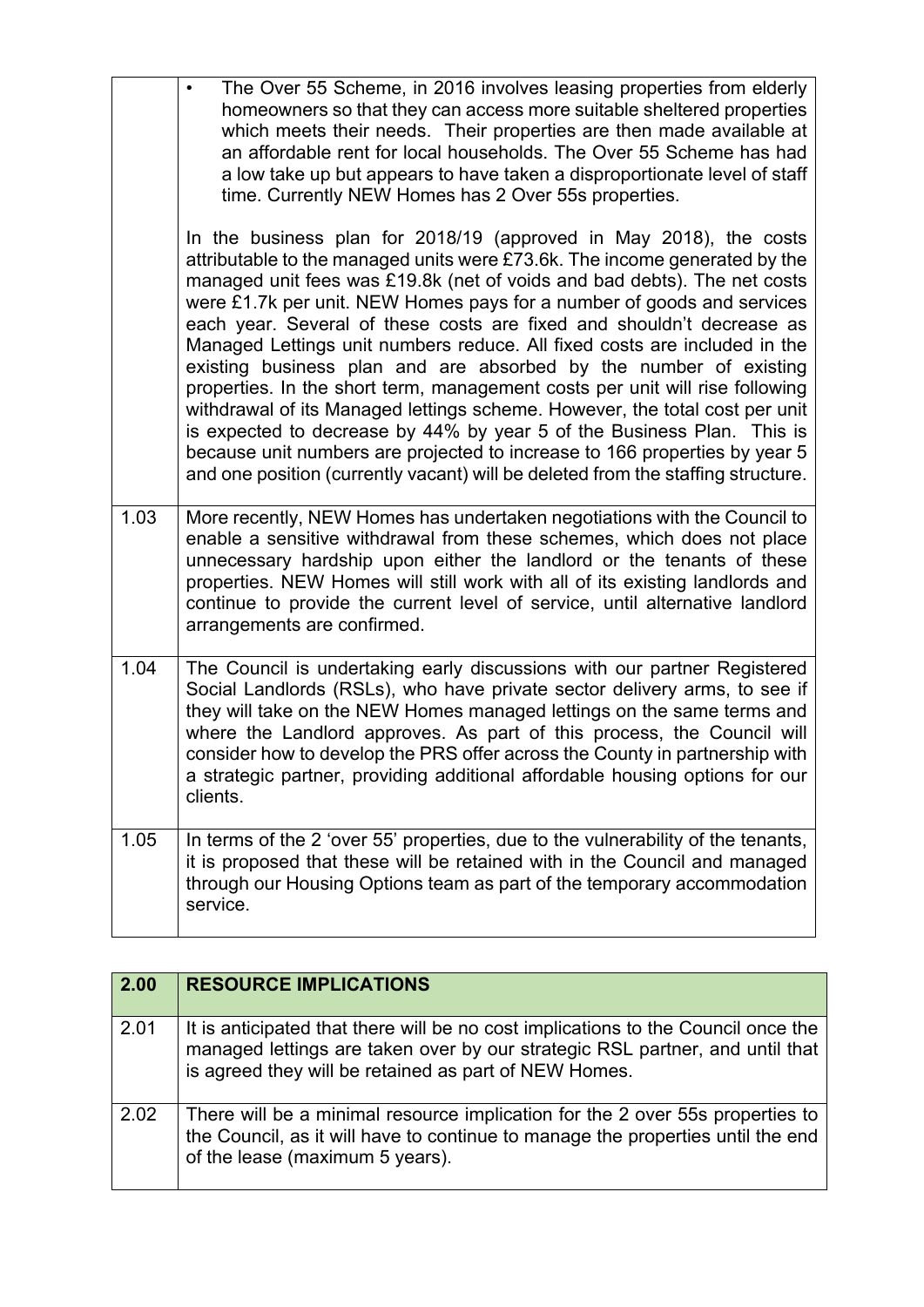| 3.00 | <b>CONSULTATIONS REQUIRED / CARRIED OUT</b>                                                                                                                                                                                                                                                                                                                                                                                                                                                                                                                               |
|------|---------------------------------------------------------------------------------------------------------------------------------------------------------------------------------------------------------------------------------------------------------------------------------------------------------------------------------------------------------------------------------------------------------------------------------------------------------------------------------------------------------------------------------------------------------------------------|
| 3.01 | NEW Homes Board have been consulted and have agreed as part of their<br>formal Board decision process, to cease delivering the managed lettings and<br>over 55s scheme and relinguish their involvement in the existing properties.                                                                                                                                                                                                                                                                                                                                       |
| 3.02 | It is proposed the consultation process with landlord and tenants is as follows:<br>Report recommending withdrawal from Managed Lettings and Over<br>55s scheme – Informal Cabinet – October 2018<br>• Appointments arranged with landlords to communicate withdrawal from<br>Managed Lettings and Over 55s scheme - w/c 22th October 2018<br>• NEW Homes stop actively promoting either of the Managed Lettings or<br>Over 55's schemes and remove all reference to both schemes from the<br>NEW Homes website and marketing information – beginning of<br>November 2018 |

| 4.00 | <b>RISK MANAGEMENT</b>                                                                                                                                                                                                                                                |
|------|-----------------------------------------------------------------------------------------------------------------------------------------------------------------------------------------------------------------------------------------------------------------------|
| 4.01 | The risk to the Council and NEW Homes would be if the RSLs are not<br>prepared to take on the managed lettings. In this instance there would need<br>to be a gradual withdrawal of the management, ending the management<br>arrangements as soon as legally feasible. |

| 5.00 | <b>APPENDICES</b> |
|------|-------------------|
| 5.01 | None.             |

| 6.00 | <b>LIST OF ACCESSIBLE BACKGROUND DOCUMENTS</b>                                                                                                               |
|------|--------------------------------------------------------------------------------------------------------------------------------------------------------------|
| 6.01 | <b>Contact Office: Melville Evans</b><br><b>Job Title: Housing Programmes Manager</b><br>Telephone: 01352 701436<br>E-mail: melville.evans@flintshire.gov.uk |

| 7.00 | <b>GLOSSARY OF TERMS</b>                                                                                                                                                                                                                                                                                                                                                          |
|------|-----------------------------------------------------------------------------------------------------------------------------------------------------------------------------------------------------------------------------------------------------------------------------------------------------------------------------------------------------------------------------------|
| 7.01 | <b>NEW Homes</b> - North East Wales Homes, (NEW Homes) is a Housing<br>company based in Flintshire and owned by Flintshire County Council. NEW<br>Homes owns, leases and manages properties across Flintshire. The company<br>was established to increase the quantity and quality of affordable.<br>Housing available across the County; increasing housing choice for those who |